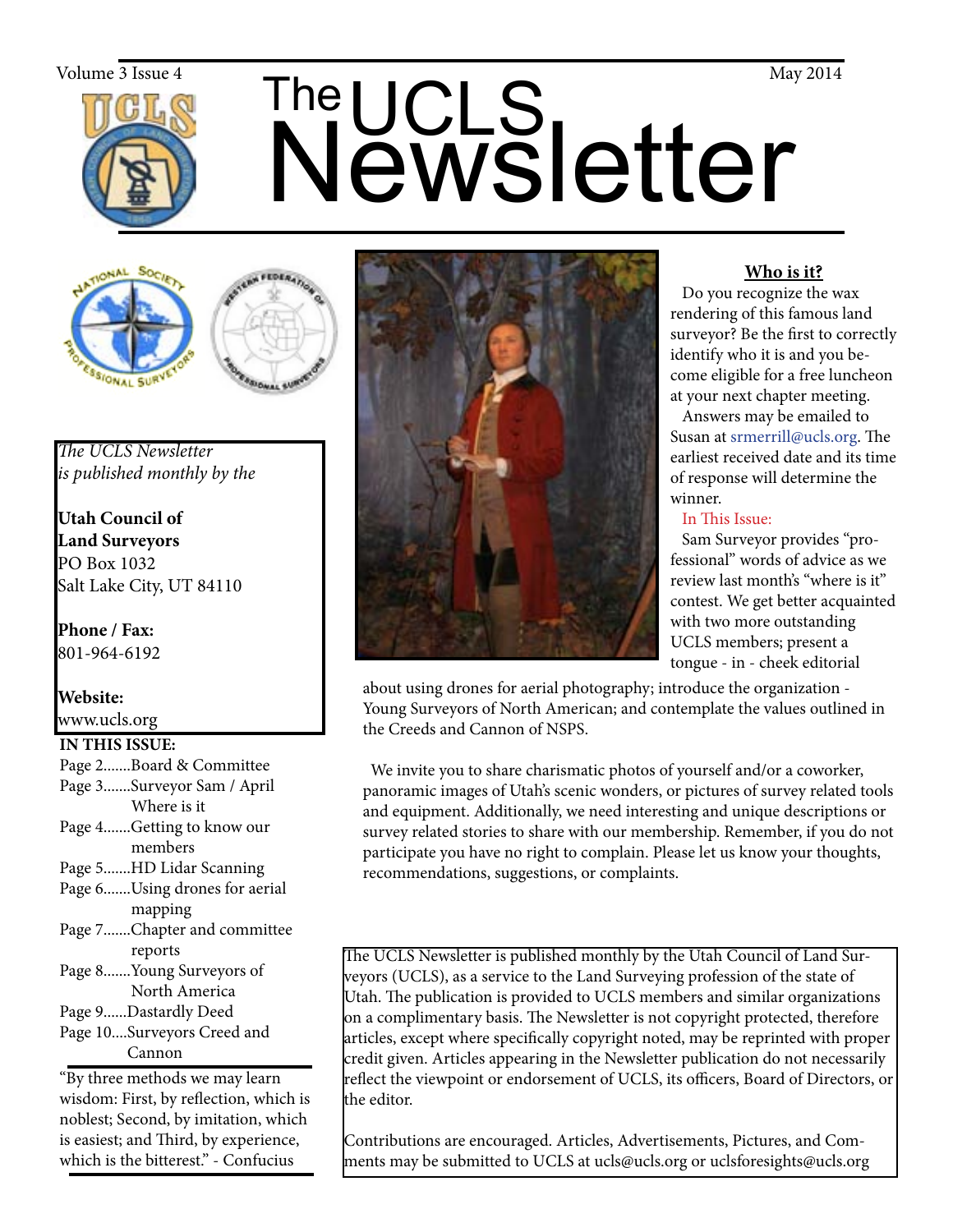Board/Committees Volume 3 Issue 4 May 2014 The UCLS *Newsletter*

### **Utah Council of Land Surveyors Executive Board and Committees**

### **UCLS Executive Board 2014**

**State Chair** Kenneth Hamblin (CC) 59 N. 2120 East Circle St. George, UT 84790 Business: (435) 673-3075 khamblin@infowest.com

### **State Chair Elect**

Scott Woolsey 43 S. 100 E. Suite 100 St. George, UT 84770 Business: (435) 628-6500 Fax: (435) 628-6553 scottwoolsey@alphaengineering.com

### **Past State Chair**

Ernest Rowley (GS) 3648 W. 6050 S. Roy, UT 84067 Business: (801) 399-8353 Fax: (801) 399-8316 erowley@co.weber.ut.us

### **NSPS Governor**

Steven Keisel (SL) 604 S. Blossom Circle Fruit Heights, UT 84037 Business: (801) 468-2043 Fax: (801) 468-2045 skeisel@slco.org

### **West Fed Representative**

Michael W. Nadeau (SL) 5226 W. Ashland Rose Dr. Herriman, UT 84065 Business: (801) 569-1315 Fax: (801) 569-1319 mikenadeau.ucls@gmail.com

### **Book Cliffs Chapter President**

Ryan Allred P.O. Box 975 Duchesne, UT 84021 Business: (435) 738-5352 Fax: (435) 738-5722 dallred@ubtanet.com

### **Book Cliffs Chapter Representative**

David Kay 85 S. 200 E. Vernal, UT 84078 Business:(435) 789-1017 Fax: (435)789-1813 dkay@uintahgroup.com

### **Color Country President**

Todd Jacobsen 2458 Scenic Drive Santa Clara, UT 84765 Business: (435) 627-4124 Fax: (435) 627-4133 tjacobsen@sgcity.org

# **Color Country Chapter Representative**

Roger Bundy 257 Prickley Pear Drive Washington, UT 84780 Business: (435) 673-2918 Fax: (435) 673-2918 rbsurveying@awinets.com

### **Golden Spike President**

David K. Balling 198 E. Shadowbrook Lane Kaysville, UT 84037 Business: (801) 295-7237 dkballing@msn.com

### **Golden Spike Chapter Representative**

Val Schultz 2096 W. 5750 S. Roy, UT 84067 Business: (801) 399-8018 Fax: (801) 825-1320 vschultz@co.weber.ut.us

### **Salt Lake Chapter President**

Brad Mortensen 3268 S. 930 W. Syracuse, UT 84075 Business: (801) 882-6385 btmort@earthlink.net

### **Salt Lake Chapter Representative** Dale Robinson

12227 S. Business Park Dr., #220 Draper, UT 84020 Business: (801) 523-0100 Fax: (801) 523-0990 drobinson@sunrise-eng.com

### **Timpanogos President**

Bradly D. Daley 3814 Sage vista Lane Cedar Hills, UT 84062 Business: (801) 566-5599 Fax: (801) 566-5581 bdaley54@msn.com

### **Timpanogos Chapter Representative**

Jim Kaiserman 1020 Sage Circle Heber City, UT 84032 Business: (435) 657-3222 Fax: (435) 657-3207 jkaiserman@co.wasatch.ut.us

### **Administrative Secretary**

Susan Merrill × PO Box 1032 Salt Lake City, UT 84110 (801) 964-6192 srmerrill@ucls.org

**Treasurer** Brad Mortensen (SL) 3268 S. 930 W. Syracuse, UT 84075 Business: (801) 363-5605 Fax: (801) 363-5604 btmort.earthlink.net

# **Chapter Vice Presidents:**

John R. Slaugh jrs@timberlinels.com **Color Country** Bob Hermandson bobh@bushandgudgell.com **Golden Spike** Chris B. Balling chris.balling@guestar.com **Salt Lake** Joe D. Richardson rsinc2002@hotmail.com **Timpanogos** Kevin Bishop kevin.oakhills@gmail.com

### **Chapter Secretary/Treasurer**

**Book Cliffs** Arneldon T. Davis ndavis@sbtnet.com **Color Country** Brad Peterson brad@developmentsolutions.co **Golden Spike** Travis Gower gwlsurvey@gmail.com **Salt Lake** Darlene Jeffreys ostaja@me.com **Timpanogos** Chad Poulsen chad@lei-eng.com

### **Committees & Committee Chairs**

**Legislation** Doug Kinsman dkinsman@co.tooele.ut.us **Education** Dan Perry perrydl@uvu.edu **Publication** Steve Keisel svkeisel@gmail.com **Standards & Ethics** Steve Dale Steve.Dale@wvc-ut.gov

 Tim Prestwich tprestwich@rivertoncity.com<br>hip Unfilled **Membership** 

**Public Relations** James Couts james.couts@ecislc.com **Testing** Darryl Fenn dfenn@merid-eng.com **Workshop & Convention** Ron Whitehead ron2@washco.state.ut.us **Historical** K. Greg Hansen gregh@haies.net **Construction Survey** Lance Greer lgreer@wwclyde.net Russell Flint russ@flintutah.com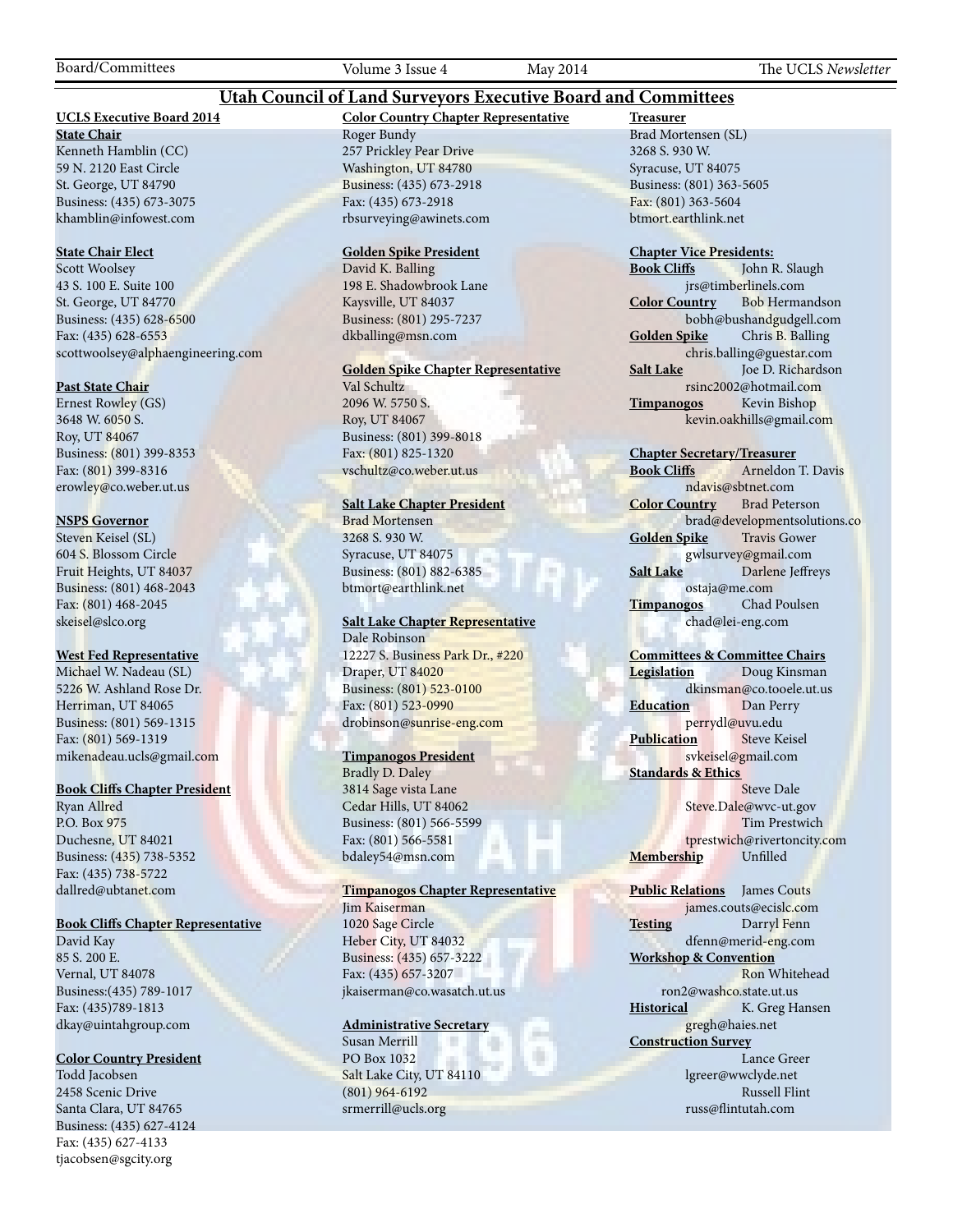# **Another Trick or Two** by: Sam Surveyor

 Now this is a more philosophical comment that you can either take or leave it. I have often wondered about the word **Professional**. The law profession claims to be professional and it requires a lot of schooling and a major exam in order to be able to practice law. Likewise, our profession requires the same. Does that make us professional?

 At the conference we listened to an attorney tell of a case where the opposing team called a surveyor to testify as a professional witness. His testimony would have hurt our attorney speaker's case however, our speaker explained that in a discussion with the judge the testimony was that of a professional witness and this witness, was not previously mentioned, as a professional witness prior to the case and his testimony should be tossed out. The testimony was not allowed and the opposing team lost the case. Was justice served? I'm sure that our speaker was trying to help his client but was it really the right thing to do? Is that what professional means?

 When we do a survey are we worried about client or establishing the true boundaries? Do we charge a fair price? Do we justify our actions by saying "we lost money on that survey so let's make it up on this one"?

 I believe this attitude is not limited to just surveying. What kind of person are you really? Are we trying to get ahead at the expense of others? Are we trying to gain the advantage over someone or something?

 There was a man who spent his whole life getting rich. When he died, his two friends were talking. "How much did he leave" one man asked? "Well, all of it" the second man replied.

 I don't believe anyone will care how much you left or all the toys you acquire but rather how you lived. Are you a true professional? Please give it some thought!

I hope to see you in the trades, I mean fields. Remember I'm pulling for ya.

# April "What is it" Old Ephriam

 UCLS member Corbin Van Nest was the first to correctly identify Old Ephraim's Gravesite in last month's "where is it" contest. Arthur LeBaron and Brent Slater were not far behind in their respective guesses.

 Old Ephraim (known as "Old Three Toes" by sheepherders due to a deformity on one foot) was a very large grizzly bear that roamed the Cache National Forest from circa 1911 until his death on August 22, 1923. The bear lived alternately from as far north as Soda Springs, Idaho, to as far south as Weber County, Utah, before settling in Logan Canyon, about 20 miles east of Logan, Utah.

 Old Ephraim's grave is a Logan classic as an infamous grizzly bear with a hearty appetite for sheep, cattle, and big game. The ten-foot tall 1,100-pound beast was the largest and last known grizzly bear to roam Utah. Old Ephraim's skull, once displayed at the Smithsonian Institute in Washington, D.C., now resides at Utah State University's special collections library, and a 9-foot, 4.5-ton stone monument marks the hollow where the behemoth grizzly met his fate.



"Old Ephraim, Old Ephraim, your deeds were so wrong; Yet we build you this marker and sing you this song; To the king of the forest so mighty and tall; We salute you, Old Ephraim, the king of them all."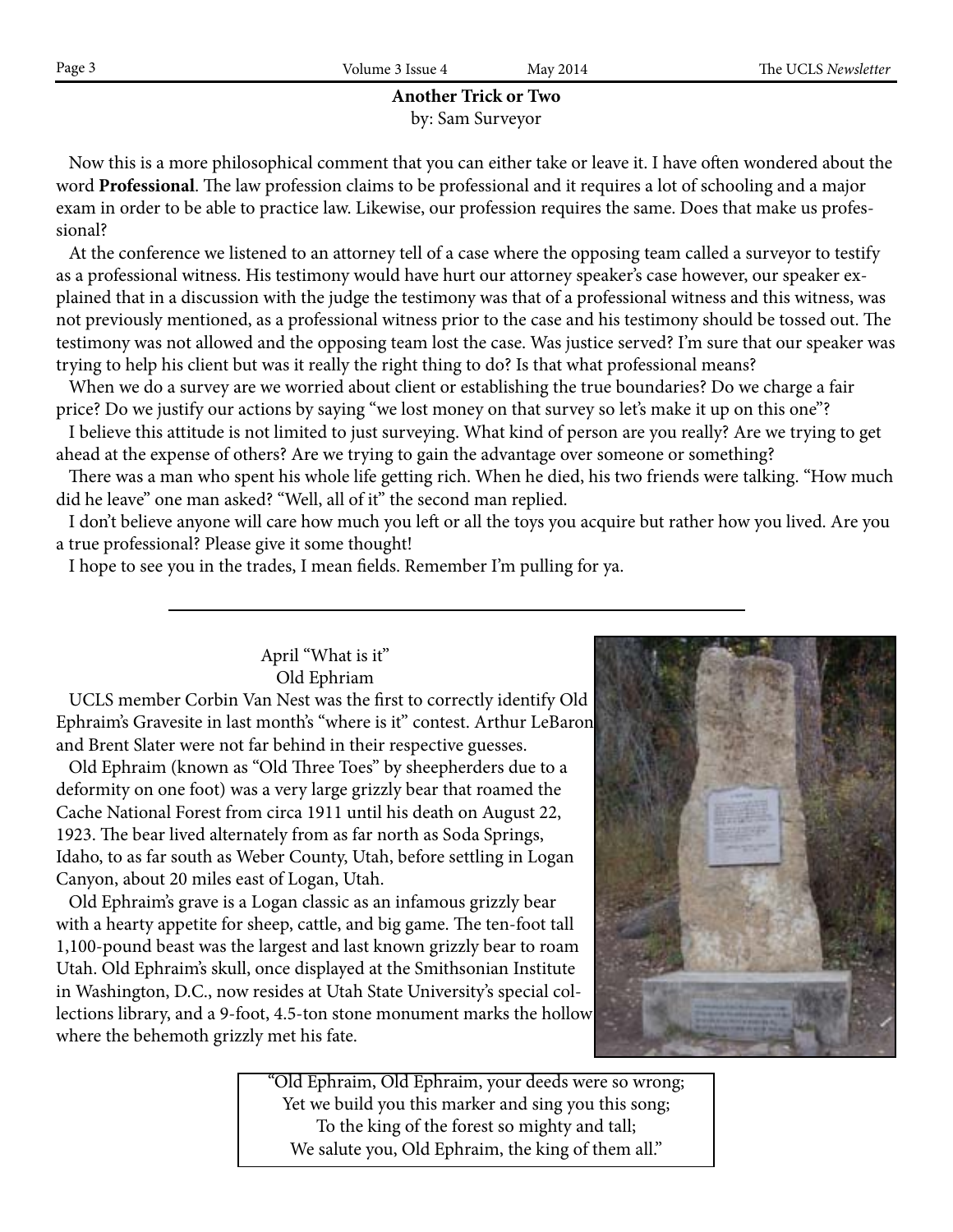# **Getting to Know Our Members**

Name: **Dallas Buttars**

Residing at: **2768 N 1775 E Layton, UT**

My spouse is **Jodie (28 years)** and I am a parent of **2** children.

My hobbies and/or interests include **camping, boating, traveling, and spending time with my family.**

**When I retire, I want to travel, spend time with my family and continue to promote the surveying profession with the younger generation.**

I have been a member of the Utah Council of Land Surveyors since **1988** and wish they would **continue with the direction it has been going, promoting the surveying profession to the younger generation.**

My current employer is **Landmark Surveying (a small company)**

My position or title is **PLS/Owner** and I am responsible for **all office and field surveying projects.**

I have been employed by this company since **1994** but have been involved in the surveying profession since **1978.**

I became a surveyor because **my father was a surveyor and encouraged me to become a surveyor. I continue it because of the outdoor work.**

During the past **15 years**, **GPS has had the greatest impact on the surveying profession.** However, during the next **10 years**, I believe **Aerial Laser Scanning** will have the most influence on its future.

In my opinion, the future of surveying is **critical to keep under the surveying profession and college education requirements.**

Residing at: **Kaysville, Utah** My spouse is **Anne** and I am a parent of **5** children. My hobbies and/or interests include: **cars, motorcycles and virtually anything with a motor. I also enjoy sports and** 

**the outdoors especially with family.**

Name: **Lee Cammack**

When I retire, I want to **do some service and some traveling.** 

I have been a member of the Utah Council of Land Surveyors since **2006** and wish they would **continue with the fine work they are already doing.**

My current employer is **J-U-B Engineers, Inc.**

My position or title is **President/CEO** and I am responsible for **overall business management for the company.**

I have been employed by this company since **1995** but have been involved in the surveying profession since **1976.** I became a surveyor because **I started as a teenager working for a neighbor. I found that I really enjoyed the practical application of mathematics and the ability to be in the outdoors. The combination of math, reasoning and understanding of the issues related to ownership and transfer of property was always fascinating to me.**

During the past **38 years**, **technology has had the greatest impact on the surveying profession.** However, during the next **10 years,** I believe **data and information management** will have the most influence on its future.

In my opinion, the future of surveying is **very bright although it will incorporate elements of technology that will change how we do things. The core elements of property law and how those are applied will remain.**

### **Larry Milton Buttars**

Larry Milton Buttars passed away Tuesday, April 8th, 2014 surrounded by his loving family.

Larry was born August 18th, 1933 in Preston, ID to Milton LaRue Buttars and Gladys Nina Buttars. Larry attended Utah State University. He worked for Nielsen, Reeves & Maxwell Engineering. Larry and another partner started Great Basin Engineering and Surveying in 1958. In 1976, he started his own business, RIS Land Surveyors. He was a successful businessman and land developer in Davis and Weber Counties. During his life he was on many boards and organizations, including the South Ogden City Planning Commission and the Ogden Engineers Club.

Larry married LaRene Udy in 1955. They were later divorced.

He married Connie R. Smith in 1969. They were later divorced.

He married Vonita (TJ) Buttars on July 4th, 1986.

 Larry is survived by his children: Valerie Hammer - Ogden, UT, Dallas (Jodie) Buttars - Layton, UT, Marina Atwater - Cottage Grove, OR, Kristin (Alan) Myers- Ogden, UT, Keri Squires (Larry Humphries) - Woods Cross, UT, Trina

(Shane) Dykster - Nephi, UT, and Amy Pierce and Jennifer Price. He has 24 grandchildren and 12 great-grandchildren.

 Larry is also survived by his sister, Gaylene B. (Dick) Loeffler - Huntsville,UT, and brother Alan L. Buttars- Huntville, UT, and his very special puppy Pepper. He was preceded in death by his parents, sister, DeAnne Flick, and wife, Vonita (TJ) Buttars.

He most recently resided in Fish Haven, ID, Mesquite, NV, Pleasant View, Ut and Ogden, UT.

 He was an avid boater, an exceptional "Captain", loved Lake Powell and enjoyed several years as a member of The Pineview Yacht Club. He was a member of the Church of Jesus Christ of Latter-Day Saints.

Special thanks to Anne Burbank for taking great care of our father while he was in Idaho.

Funeral services will be held on Saturday, April 12, 2014 at 2:00 p.m. with a viewing one hour prior at Leavitt's Mortuary, 836-36th Street, Ogden, UT.

Please send condolences and a memory to the family at www.leavittsmortuary.com





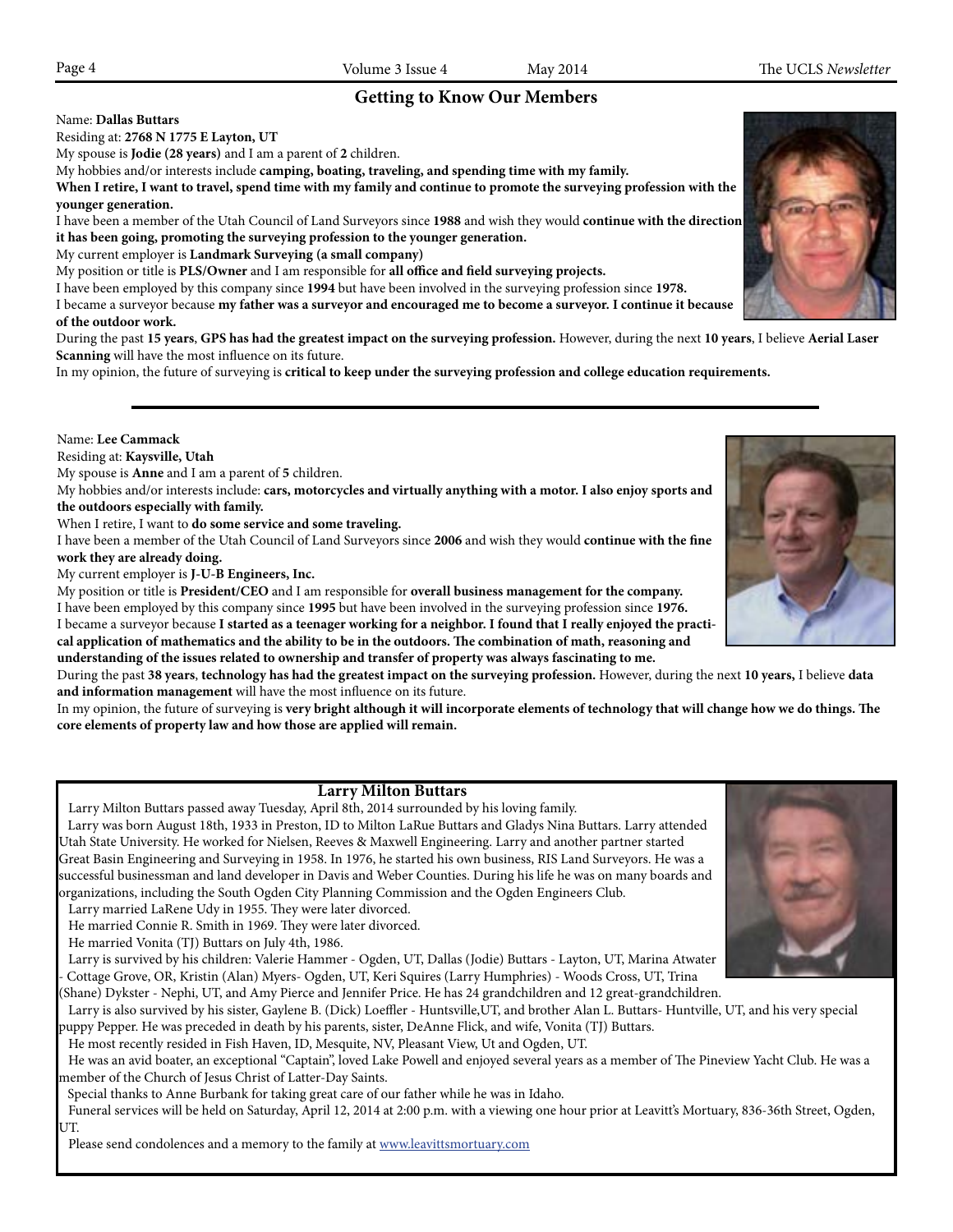# HDS LIDAR LASER SCANNING

PRESENTED BY: BRETT WELLS, MATT PARK, STEVE COLLIER, KEVIN DAWSON

# INTRODUCTION

WE ARE INTRIGUED BY THE SCIENTIFIC AND CUTTING EDGE TECHNOLOGY KNOWN AS HIGH DEFINITION SCANNING (HDS). LASER SCANNERS ARE ONE OF THE MANY SCIENTIFIC INSTRUMENTS USED IN THE LAND SURVEYING AND GEOMATICS PROFESSION. WE EXPERIMENTED WITH A LEICA C-10 MODEL LASER SCANNER. THIS SCANNER IS CAPABLE OF COLLECTING 50,000 MEASUREMENTS PER SECOND AT A DISTANCE OF UP TO 700 FEET. FOR THE PROJECT WE WENT TO THE THE UTAH STATE CAPITOL BUILDING AND SURVEYED THE EXTERIOR BUILDING WITH THE C-10 LASER SCANNER .

LEICA C-10 LASER SCANNER

## **METHODOLOGY**

#### FIELD SUMMARY:

OUR FIRST TWO ATTEMPTS TO VISIT THE CAPITOL BUILDING DURING JANUARY WERE CANCELED DUE TO BAD WEATHER. IF IT IS SNOWING OR RAINING THE SCANNER COLLECTS MILLIONS OF POINTS DEPICTING FALLING SNOW, WHICH IS NOT BENEFICIAL TO THE PROJECT. WE SET THE SCANNER UP ON 17 DIFFERENT LOCATIONS AND COLLECTED BOTH LASER SCAN DATA AND PHOTO IMAGERY. AT EACH LOCATION WE ACQUIRED MULTIPLE TARGETS THAT ACT AS CONTROL POINTS TO ORIENT THE SCANNER LOCATION AND THE COLLECTED INFORMATION (POINTS AND TARGETS). WE COLLECTED THE SCANNERS FULL RANGE OF VIEW, WHICH IS 360 DEGREES HORIZONTALLY AND 270 DEGREES VERTICALLY. THE ONLY AREA NOT COLLECTED IS DIRECTLY BENEATH THE SCANNER. WE ALSO OCCUPIED A FEW CONTROL POINTS WITH SURVEY GRADE GPS SYSTEM TO APPLY THE UTAH CENTRAL STATE PLANE COORDINATE SYSTEM TO OUR PROJECT.

#### OFFICE SUMMARY:

WE ALIGNED EACH INDIVIDUAL SCAN TO THE THE TARGETS THAT WE ACQUIRED FROM EACH SCAN LOCATION AND TO THE GPS POINTS. WE THEN PROCESSED THE IMAGES WE COLLECTED FROM THE SCAN DATA AND FUSED THE RGB COLOR VALUE FROM THE IMAGES TO EACH POINT COLLECTED FROM THE SCANNER.



REGISTERED PONT CLOUD VIEW FROM ABOVE. THE COLORS ON THE LEFT ARE DERIVED FROM THE PHOTOGRAPHY AND THE COLORS ON THE RIGHT ARE FROM THE INTENSITY VALUES THE SCANNER MEASURED.

### **DISCUSSION**

### FIELD SUMMARY

IN 5 HOURS WE COLLECTED OVER 55 MILLION POINTS FROM 17 SCAN LOCATIONS AND TOOK OVER 4,000 PICTURES. EACH POINT HAS THE FOLLOWING ATTRIBUTES: LOCATION (NORTHING, EASTING, ELEVATION IN STATE PLANE COORDINATES), INTENSITY VALUE (ASSIGNED FROM THE SCANNER MEASURING THE RELATIVE REFLECTIVITY OF THE SURFACE OF THE OBJECT), AND THE RGB COLOR VALUE (TAKEN FROM THE CAMERA AND APPLIED TO EACH SCAN). WE COLLECTED A TOTAL OF 12GB OF DATA IN THE FORM OF SCAN DATA AND IMAGERY.

#### OFFICE SUMMARY

THE DATA WAS THEN PROCESSED AND REGISTERED WHICH ALIGNS EACH SCAN BASED ON COMMON TARGETS AND THEN COMPUTES THE LEAST AMOUNT OF ERROR FOR EACH TARGET TO DETERMINE THE OPTIMUM POSITIONAL SOLUTION. FOR EACH TARGET CONSTRAINT WE HAD AN AVERAGE VERTICAL ERROR OF -0.0006 FEET WITH A STANDARD DEVIATION OF 0.0122 FEET, AND AN AVERAGE HORIZONTAL ERROR OF 0.004 FEET AND A STANDARD DEVIATION OF 0.0042 FEET.





IMAGES AT LEFT ARE COLORED BASED ON THE RELATIVE ELEVATION OF EACH POINT CREATING A COLORED CONTOUR MAP. THE TOP IMAGE HAS A COLOR INTERVAL OF 0.10 FEET AND THE BOTTOM IMAGE INTERVAL IS 1.00 FEET.

THERE ARE 10 COLORS THAT REPEAT. FROM BLUE COLOR INTERVAL TO THE NEXT BLUE COLOR INTERVAL ON THE TOP IMAGE IS 1 FOOT, AND ON THE BOTTOM IMAGE IS 10<br>FFFT.

Prepared and Presented by the students of Salt Lake Community College



FRONT VIEW OF CAPITOL BUILDING. THE COLORS ON THE RIGHT ARE DERIVED FROM THE PHOTOGRAPHY AND THE COLORS ON THE LEFT ARE FROM THE INTENSITY VALUES THE SCANNER MEASURED.

# **CONCLUSION**

ALTHOUGH THERE WERE WEATHER DELAYS, THE SPEED AND ACCURACY OF THE SCANNER WERE PHENOMENAL. THIS IS ESPECIALLY TRUE WHEN COMPARED TO CONVENTIONAL RATES OF COLLECTING ONE OR TWO THOUSAND POINTS IN A DAY TO COLLECTING OVER 55 MILLION POINTS IN A SHORT 5 HOUR WINDOW. TAKING THE IMAGES ADDED A LOT OF TIME TO THE PROJECT. APPROXIMATELY EACH SETUP TOOK 7 MINUTES TO COLLECT THE SCAN DATA AND 6-7 MINUTES TO COLLECT THE PHOTOGRAPHS. WE WERE ABLE TO IMMEDIATELY GENERATE 0.10 FT CONTOUR INTERVALS. WE WERE IMPRESSED WITH THE ACCURACY OF THE RESULTS, SEEING AVERAGE ERROR IN THE RANGE OF 0.005 FT. AND A SMALL STANDARD DEVIATION WITHIN THE SPECIFICATIONS REPORTED BY THE MANUFACTURER.

FUTURE PLANS INCLUDE TAKING THESE DATA AND DRAFTING BOTH TOPOGRAPHICAL MAPS AND ARCHITECTURAL ELEVATION VIEWS, INCLUDING DETAIL OF THE WINDOWS, DOORS, AND COLUMNS. WE ALSO PLAN TO CREATE AN ANIMATION THAT WILL FLY THROUGH THE POINT CLOUD.



ORTHOMETRIC TOP VIEW OF THE CLOUD. THE COLORS TRANSITION FROM LEFT TO RIGHT AS FOLLOWS: 0.10 FT COLORED ELEVATION INTERVAL, INTENSITY AS MEASURED FROM THE SCANNER, AND RGB COLOR DERIVED FROM THE PHOTOGRAPHY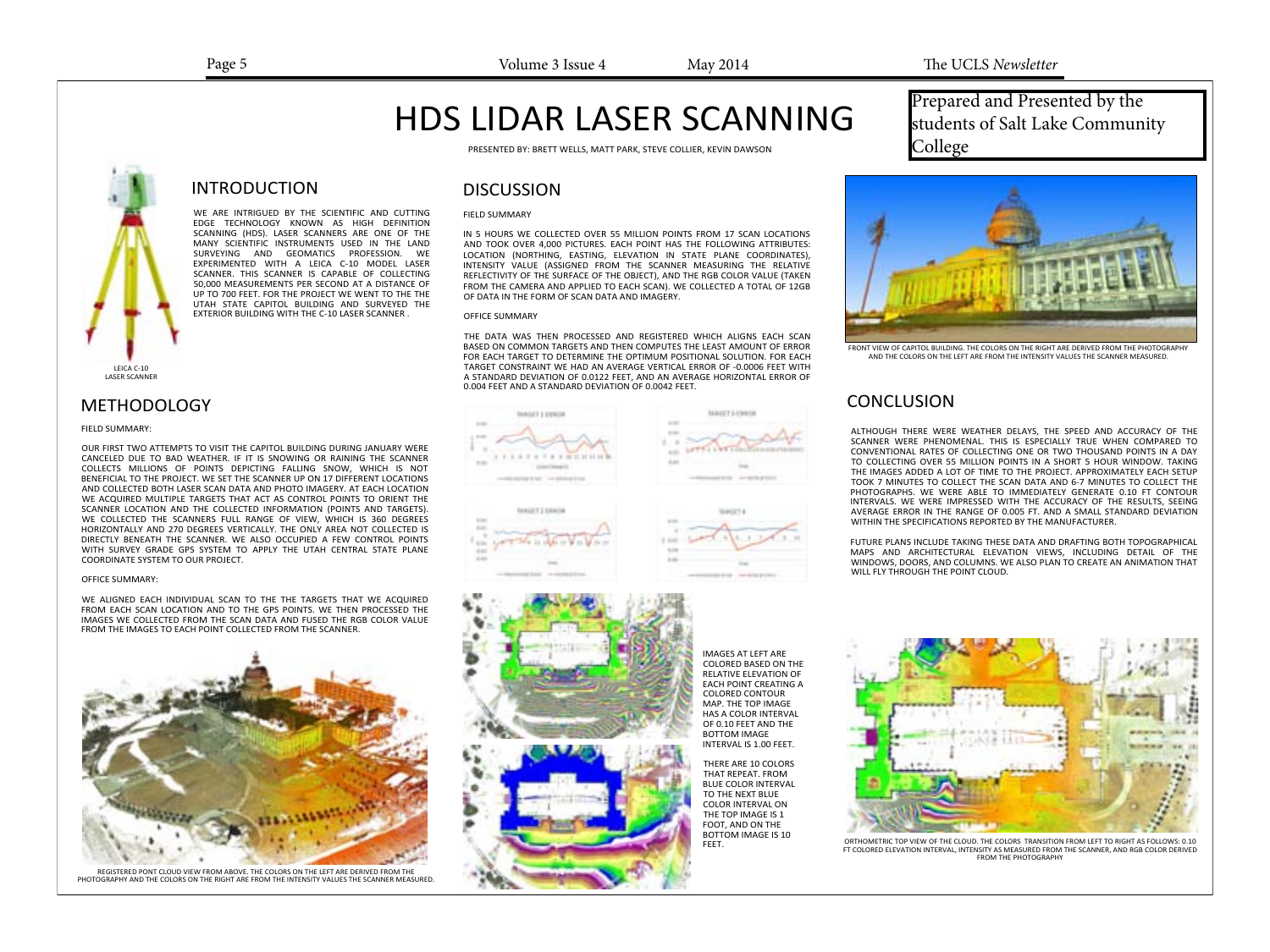Editor's Note: This article was sent to me by Carl C.de Baca PLS, Alidade, Inc., NSPS Area 9 Director (retiring). He has sent me several articles which will be in future issues. Carl is a dedicated survey brethren who has a unique knack for seeing the humor in surveying and most things in life. Life is full of special moments, make sure you notice them!

Dear Engineering Journal of Greater Ireland,

I am writing regarding the recent article in your publication submitted by Gerald Fitzpatrick, Surveying Engineer and Patrick Fitzgerald, Engineering Engineer. The article addresses the use of UAVs (drone aircraft) for aerial mapping to gather all the various types of data that an engineer would need for design, including topographic, vegetative, and surprisingly, cadastral. While the version I read was found in your pages, an online search yielded a nearly identical version published elsewhere with only minor differences:

*http://uav.ie/PDF/Accuracy\_UAV\_compare\_RTK\_GPS.pdf*

The gist of your article is that UAV-based aerial photogrammetry is now a mature technology poised to eliminate troublesome and insufficiently detailed surveys done by more conventional methods. How exhilarating!

The authors assert that they routinely achieve accuracies with digital data sets extracted from this photography equal to GPS RTK methods but with infinitely more "richness of data". I found it quite interesting that they lay out the flight lines for each mission perpendicular to the direction of the wind to keep the plane direction and speed constant. Since the article's lead indicated that the drone could also be used for boundary purposes, I read with a close eye, searching for passages that would discuss using the drone to produce cadastral information. I think it's fantastic that the authors' CV indicates that they produce the "World's Most Accurate Aerial Photogrammetry", and I applaud the assertion that this marvelous piece of technology can finally assign the lowly surveyor to the dust bin of history alongside lamplighters, gas station attendants and the guy who used to ride in the caboose, not to mention the caboose itself.

I do have some questions and thoughts that perhaps the authors could touch upon in a future article:

- $\Diamond$  Does the wind in Ireland always blow in the same direction? That would certainly be most helpful to mission planning.
- $\Diamond$  I understood that the British Isles, though relatively tectonically stable, were in fact still rebounding from the last ice age. Is Ireland's cadastre rebounding as well?
- $\Diamond$  I'm curious to know more about achieving sub-pixel accuracy in the post-data collection and pre-processing stage. Are the pixels smaller than a centimeter? Would that not then imply achieving sub-centimeter accuracy with centimeter-accurate surveying methods?
- What profession in Ireland would now be responsible for setting the highly accurate ground control if the need for surveyors has been truly eliminated, as alluded to in the article?
- $\Diamond$  It must be a wonderful feeling to have a digital cadastre of the entire country such that boundary surveying is reduced to a data set of coordinate values. However, this remarkable tool would need some minor enhancements to be used for similar applications over here across the pond, where many varieties of unwritten rights need to be considered, not to mention that portions of our continent are moving in different directions at different speeds. I confess no small curiosity as to who might be employed to write the particular piece of software that could retrace the footsteps of the typical GLO surveyor of the 1800's, or better yet, the footsteps of one of the Benson Syndicate's collaborators. That would truly be a marvel to behold!

Now that my profession has been mooted, I look forward to seeking gainful employment in the field of lawn maintenance or the janitorial arts. I will look longingly to the skies as my replacements flit back and forth "revolutionizing the world of engineering surveying."

Best Regards,

Carl C.de Baca *soon to be ex-Surveyor (U.S)*

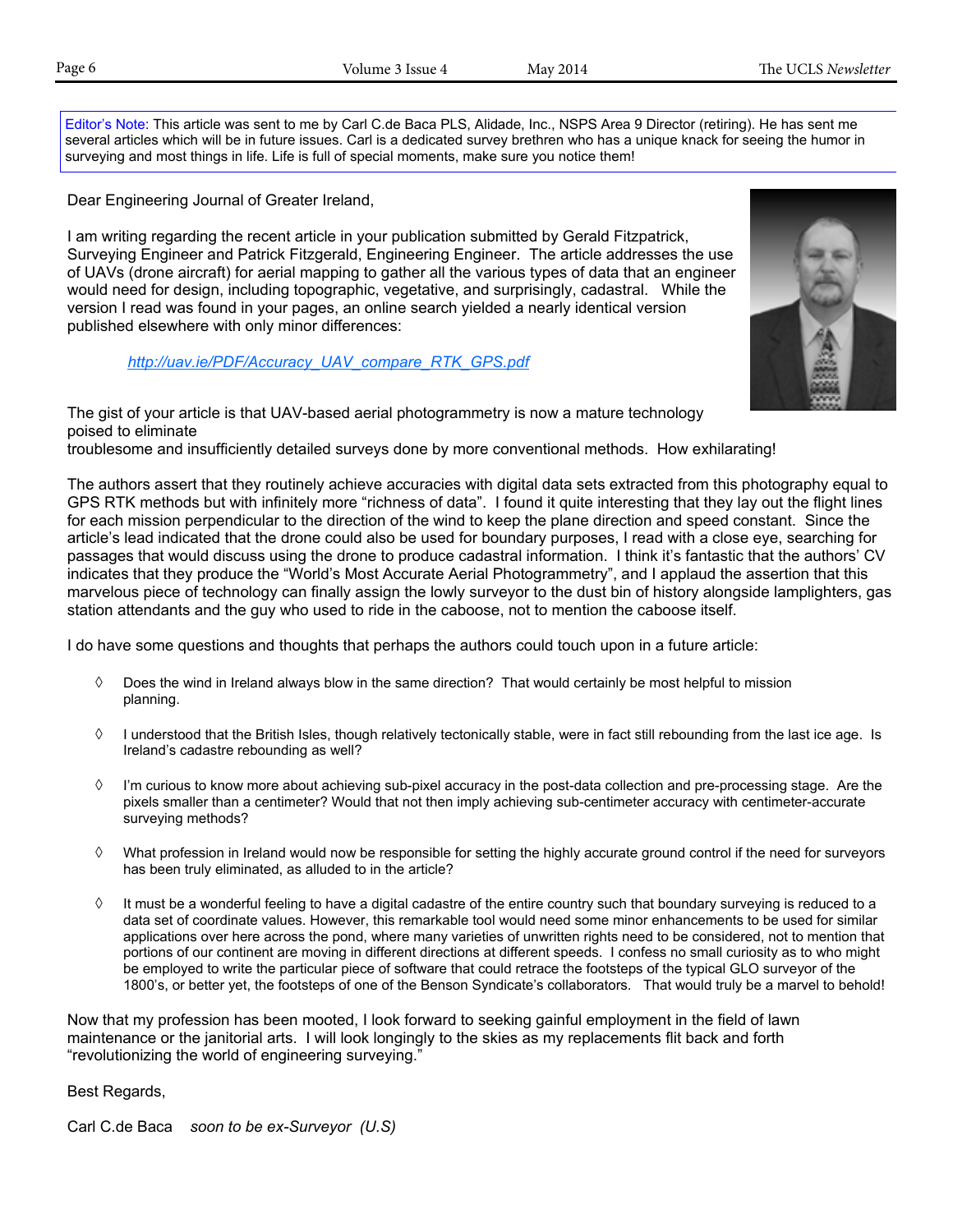# **Golden Spike**

by: David Balling

 The last meeting was held on April 24. Henry Peterson of the U.S. Forest Service addressed us. He presented some history of the U.S. Forest Surveyor and what is expected for growth in the future. Most work is farmed out to private surveyors these days and will continue into the near future. He also discussed some of the projects that were completed last year and reviewed some up and coming projects. Those interested in being on the U.S. Forest Surveyors list of contractors should visit their website to apply and review current jobs.

 The Golden Spike Chapter will meet at 12:00 noon on Thursday, May 22 at the El Matador. This is located at 606 South Main Street in Bountiful. Our speaker will be Sean Fernandez who runs the AGRC. This is the department of the State which also runs the VRS network. He will also tell us the latest and greatest for our GPS network.

 We will continue to have meetings each month and keep you informed. Even if you're not a member, please come and enjoy with us.

> **Education Committee** by: Danial Perry

Attendees:

Danial Perry, Walt Cunningham, Charles Heaton, Chris Moore

# **Scholarship Silent Auction**

I need to thank the two new members of our committee for joining us in our online meeting via google and hangout. After a few technical difficulties, we began the meeting with a report of the recent annual convention scholarship silent auction which received just short of \$3000. We discussed the pros and cons of this event and we still find it to be quite effective and efficient given the time to process value. We plan to continue in the future.

# **Scholarship Promotion**

How can we improve the promotion of the scholarship and encourag students to apply because for the past few years there have been too few applicants. No conclusions were drawn other than to continue with our current promotion which includes sending emails to the students, making announcements in classes, and even providing the application to each student, or perhaps making the application a part of a course requirement or extra credit.

# **Promotion of Geomatics/Surveying**

During high school visits by various members of the profession the UVU Geomatics video is available by doing a search on YouTube "uvugeomatics". This video is a public video and any surveyor can use this video to promote our profession.

# **2014 Fall Forum**

UVU is sponsoring the fall forum this year to be held September 19th. The forum is focused on GIS and will include an all day hands-on workshop learning the basics of Esri's ArcGIS software. Each participant should be able to walk away with a GIS map. There may also be a session on Basic Principles of Geodesy.

Our next Education Committee Meeting will be held in June to review and recommend the 2014 scholarship recipients. If anyone is interested in serving with us in this committee please contact Dan Perry.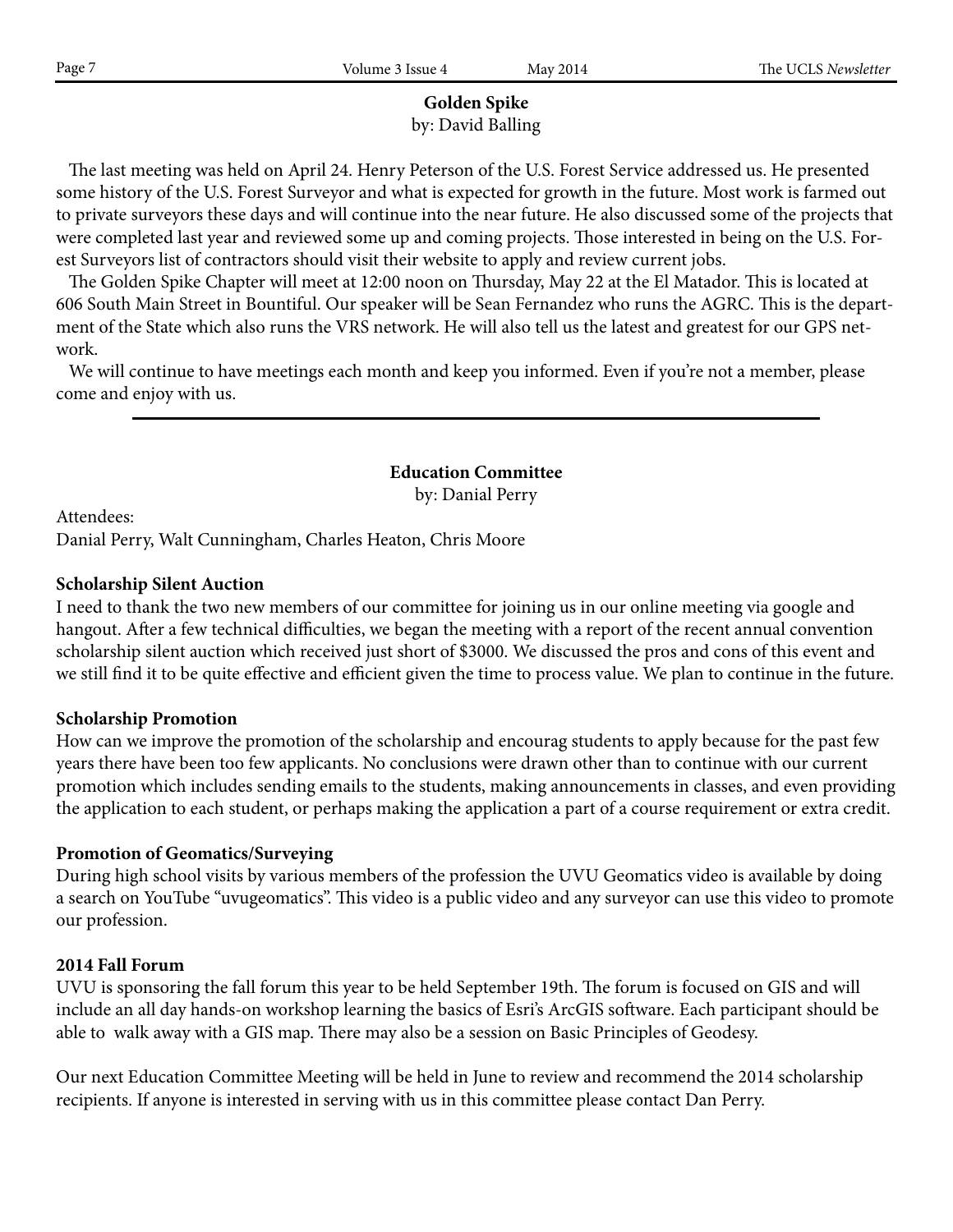| Page 8 | lssue 4<br>/olume | 2014<br>Mav | UCLS<br>rne<br>Newsletter |
|--------|-------------------|-------------|---------------------------|
|        |                   |             |                           |

# **FIG - Young Surveyors of North America**

 The 1st FIG Young Surveyors North American Meeting was held in sunny San Diego, California on April 14-15 2014. The 25 enthusiastic surveyors from 15 states had a lively discussion on how to establish a Young Surveyors presence and program within North America. The first day started with an introduction to NSPS, FIG, FIG Foundations and the FIG Young Surveyors Network to get inspired and by staking out the pathway for the 2 days meeting. Curt Sumner, executive director of NSPS, lead a round table discussion on the current needs and views of NSPS towards the Young Surveyors and Young Professionals. The discussion pointed out that there is the need for interaction, collaboration, and communication between the young and the more seasoned professionals. Mr. Bryn Fosburgh followed Mr. Sumner presenting his view on the current and future trends of surveying. He encouraged Young Surveyors and Professionals to embrace new technology and new applications. Mr. Shannon Hixon continued the dialogue regarding the changing role of the surveyors. Mr. William Stone got everyone excited about the new horizontal and vertical datum planned to be introduced in 2022. Mr. Don Buhler updated our group on the current status of BLM and the future developments. Also important and inspiring was that the leadership within BLM was handed over to 35 year old Mr. Neil Kornze. We rounded up the day with an interactive feedback session.

 Day 2 launched with participants recapping the outcome from day 1 and started to collect ideas on how to establish and form the Network. These ideas included Mission and Vision statements, how to organize, how to communicate and identification of future events. The discussion focused on mutual benefits for NSPS, State societies and Young Surveyors and Young Professionals. In preparation of the presentation to the NSPS Governors, responsibilities were assigned to participants of the meeting to build relationships with various states. Capitalizing on the opportunity to present to the NSPS Board of Governors, the representatives of FIG Young Surveyors Network and North American Network presented their goals, mission and vision and how to collaborate with NSPS and the State societies. At the presentation to the Governors it was seen that there is an enthusiastic response to establish such a Network. Based on this response, we saw the need to develop and define our role more clearly. We will communicate the development of the Network and future activities to NSPS and the State societies. The meeting followed by a presentation given by Mr. Joe Paiva on UAVs for surveying application by showing opportunities for surveyors. The second part of his presentation was introducing us to Geolearn, which is an online education program that could benefit surveyors of all ages. The group walked away extremely educated, enthusiastic, motivated and determined to work on establishing the Young Surveyors and Young Professionals Network within NSPS Associations.

 We appreciate the support that we have received from NSPS and look forward to work with all of you and your State societies... we definitely see a bright future... and look forward to growing the Network and establishing new friendships.

 We would also like to take this opportunity to thank our Platinum Sponsor Trimble and the FIG Foundation. Also, we would like to thank the facilitators without their hard work this meeting wouldn't have been possible: NSPS (Curt & Trish), CLSA/NALS. Another big thank we have to say to our Keynotes who inspired us by their speeches and showed us a way to go by showing us future developments. Thanks to: John Hohol, Steve Frank, Curt Sumner, Bryn Fosburgh, Shannon Hixon, Bill Stone, Don Buhler and Joe Paiva.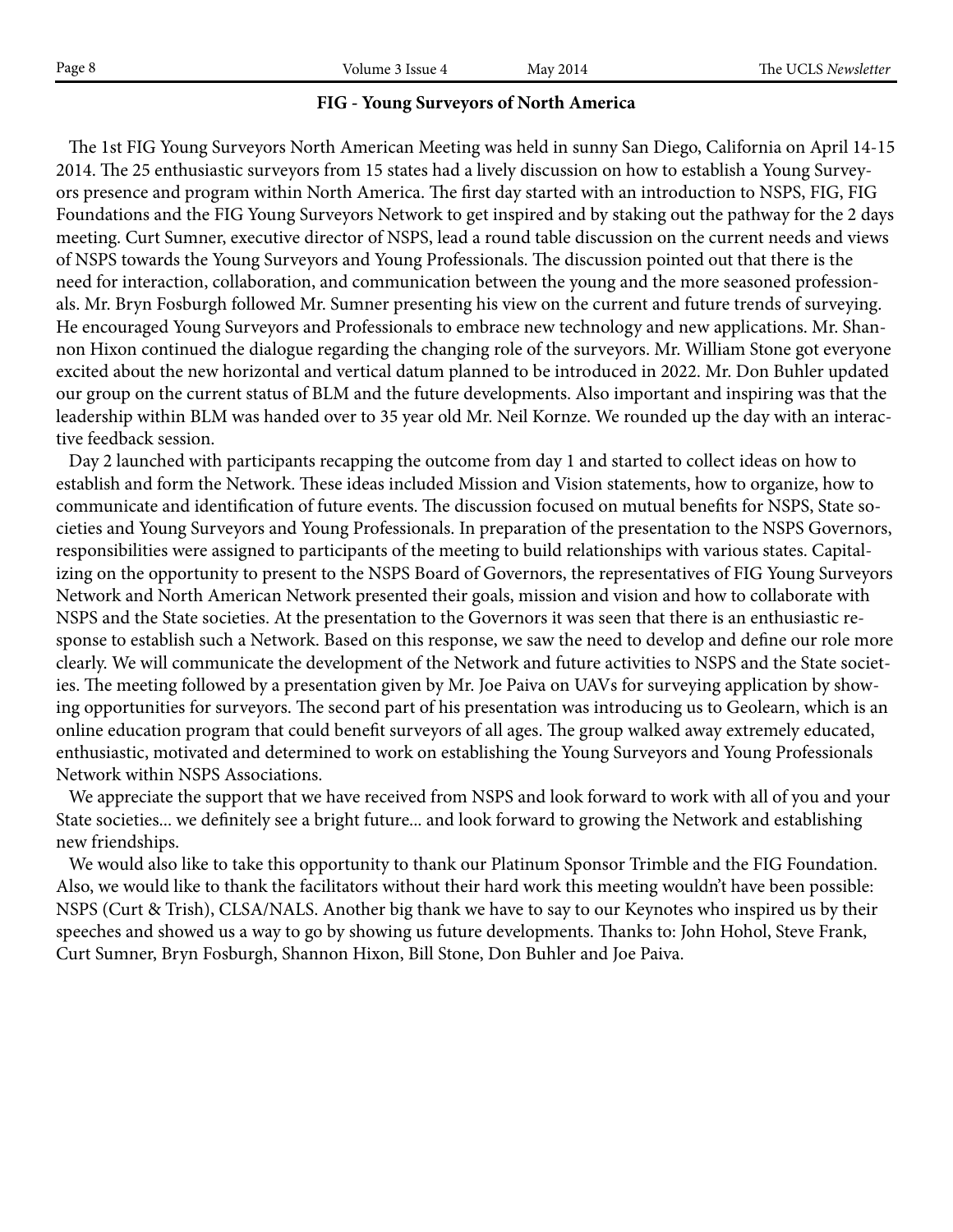